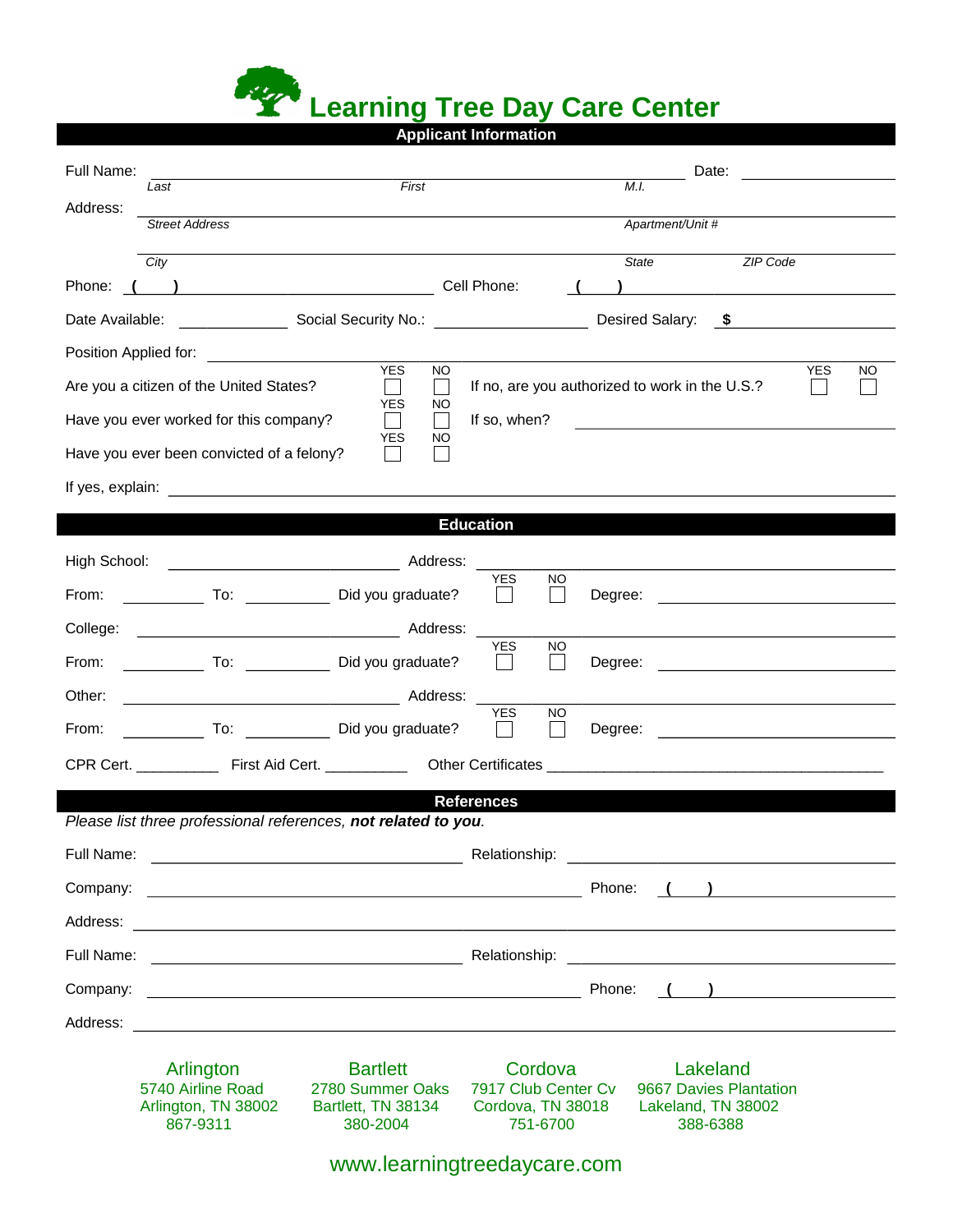

| Relationship:<br>Full Name:                                                                                                  |                                                                                      |
|------------------------------------------------------------------------------------------------------------------------------|--------------------------------------------------------------------------------------|
| Company:                                                                                                                     | Phone:<br>$\begin{pmatrix} 1 & 1 \end{pmatrix}$                                      |
| Address:<br>and the control of the control of the control of the control of the control of the control of the control of the |                                                                                      |
| <b>Previous Employment</b>                                                                                                   |                                                                                      |
| Company:<br><u> 1989 - Johann Barn, fransk politik (d. 1989)</u>                                                             | Phone:<br>$\left(\begin{array}{c} \begin{array}{c} \end{array}\\ \end{array}\right)$ |
|                                                                                                                              |                                                                                      |
|                                                                                                                              |                                                                                      |
|                                                                                                                              |                                                                                      |
| From:<br>To: To: Reason for Leaving:                                                                                         |                                                                                      |
| <b>YES</b><br>May we contact your previous supervisor for a reference?                                                       | NO                                                                                   |
| Company:<br><u> 1989 - Johann Barn, fransk politik fotograf (d. 1989)</u>                                                    | Phone:<br>$\left(\begin{array}{cc} 1 & 1 \end{array}\right)$                         |
|                                                                                                                              | Supervisor:                                                                          |
| Ending Salary: \$<br>Job Title:                                                                                              |                                                                                      |
|                                                                                                                              |                                                                                      |
|                                                                                                                              |                                                                                      |
| <b>YES</b><br>May we contact your previous supervisor for a reference?                                                       | NO.                                                                                  |
| Company:<br><u> 1989 - Johann Barn, fransk politik fotograf (d. 1989)</u>                                                    | Phone:<br>$\begin{pmatrix} 1 & 1 \\ 1 & 1 \end{pmatrix}$                             |
|                                                                                                                              |                                                                                      |
| Ending Salary: 5 Ending Salary: 5 Ending Salary: 5<br>Job Title:                                                             |                                                                                      |
|                                                                                                                              |                                                                                      |
| From:<br>To: Reason for Leaving:                                                                                             |                                                                                      |
| <b>YES</b><br>May we contact your previous supervisor for a reference?                                                       | <b>NO</b>                                                                            |

## **Disclaimer and Signature**

*I certify that my answers are true and complete to the best of my knowledge.* 

*If this application leads to employment, I understand that false or misleading information in my application or interview may result in my release.*

| Signature: | Date:<br>I hereby authorize the Learning Tree Day Care Center to receive any employment history<br>information pertaining to me, which may be in the files at my former place of employment. |                    |                     |                        |
|------------|----------------------------------------------------------------------------------------------------------------------------------------------------------------------------------------------|--------------------|---------------------|------------------------|
|            | Arlington                                                                                                                                                                                    | <b>Bartlett</b>    | Cordova             | Lakeland               |
|            | 5740 Airline Road                                                                                                                                                                            | 2780 Summer Oaks   | 7917 Club Center Cv | 9667 Davies Plantation |
|            | Arlington, TN 38002                                                                                                                                                                          | Bartlett, TN 38134 | Cordova, TN 38018   | Lakeland, TN 38002     |
|            | 867-9311                                                                                                                                                                                     | 380-2004           | 751-6700            | 388-6388               |

www.learningtreedaycare.com